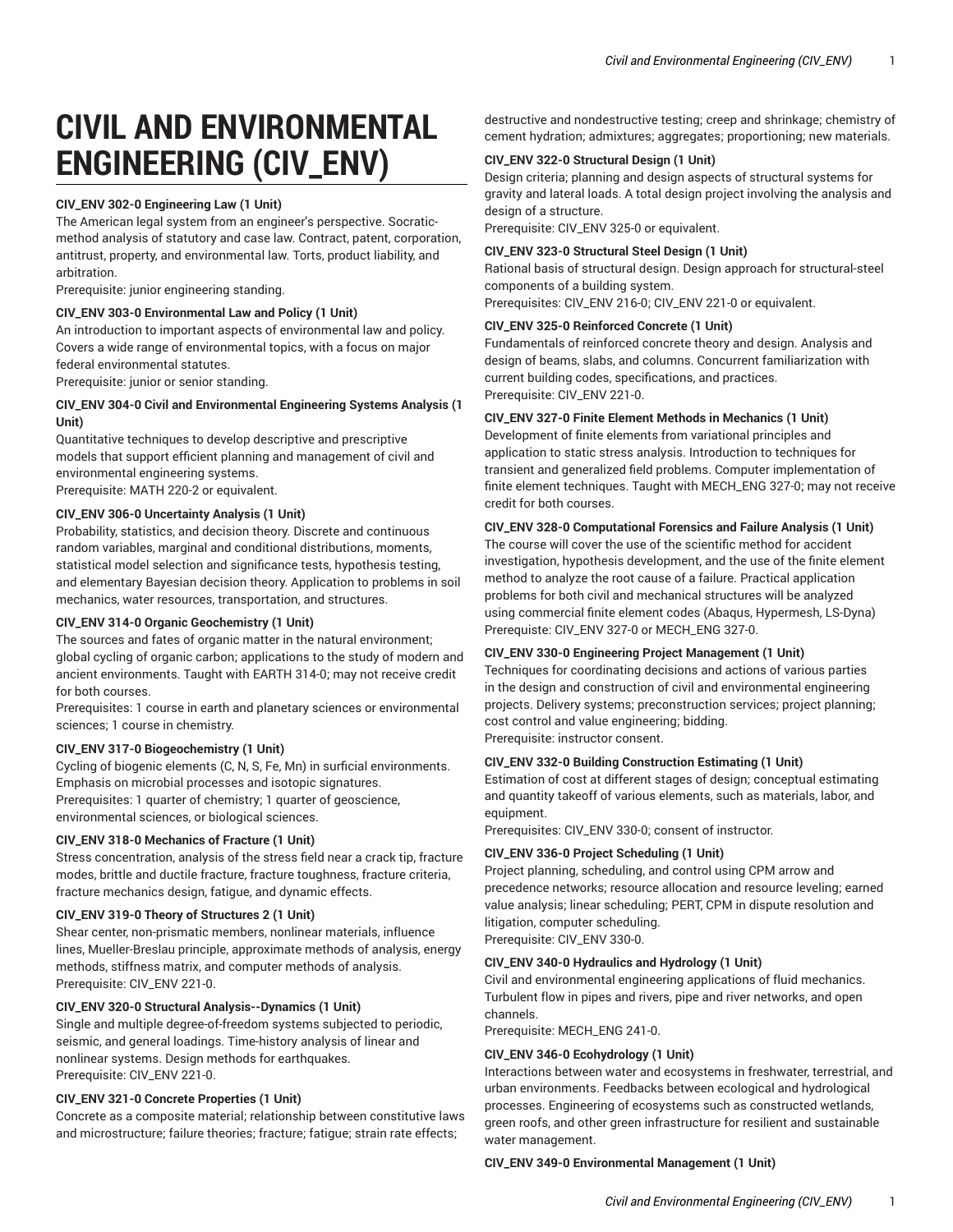The roles and responsibilities of project managers who deal with environmental issues. How managers deal with previously created environmental problems, respond to current requirements, and anticipate future needs.

Prerequisites: a technical background and senior standing.

# **CIV\_ENV 352-0 Foundation Engineering (1 Unit)**

Application of soil mechanics to analysis and design of foundations and embankments. Settlement of structures, bearing capacities of shallow and deep foundations, earth pressures on retaining structures, and slope stability.

Prerequisite: CIV\_ENV 250-0.

# **CIV\_ENV 353-0 Energy Geostructures & Geosystems (1 Unit)**

This course focuses on energy geostructures and geosystems: novel earth-contact technologies that provide renewable energy supply and structural support to any built environment. The course comprises theoretical and practical sessions. The theoretical sessions expand on the analysis and design of such technologies from energy, geotechnical and structural perspectives. The practical sessions simulate an actual design project of energy geostructures.

# **CIV\_ENV 355-0 Hydrogeology and Subsurface Contamination (1 Unit)**

The integration of principles of geology, physics, chemistry, and mathematics required for understanding groundwater flow and how to perform aquifer tests, the fate and remediation of contaminants in the subsurface, and to develop numerical models for simulating these processes.

Prerequisite: fluid mechanics.

# **CIV\_ENV 356-0 Transport Processes in Porous Media (1 Unit)**

Transport processes in porous media including unsaturated flow, flow in deformable porous media, convective transport of solutes with hydrodynamic dispersion effects, and coupled flow phenomena with particular emphasis on electrokinetics.

## **CIV\_ENV 358-0 Airphoto Interpretation (1 Unit)**

Principles and practice of using aerial photographs to obtain information about natural features of the earth's surface, with emphasis on earth materials. Landforms, geological processes, rocks, and soils. Stereoscopic photographs, elements of photogrammetry. Prerequisite: junior standing or consent of instructor.

## **CIV\_ENV 361-1 Environmental Microbiology (1 Unit)**

Basic principles and practical applications of microbiology to environmental issues, such as microbial contamination, degradation of organic contaminants, production of alternative fuels, and global climate change.

# **CIV\_ENV 361-2 Public & Environmental Health (1 Unit)**

Current problems in public and environmental health, such as the worldwide burden of major infectious diseases, emergence of new pathogens, and environmental reservoirs of infectious organisms. Prerequisite: CIV\_ENV 361-1 or consent of instructor.

# **CIV\_ENV 363-0 Environmental Engineering Applications 1: Air and Land (1 Unit)**

Nature and control of community air pollution. Sources, physical and chemical properties, and effects of major air pollutants; analytical measurements and monitoring of air pollutants; engineering and legislative control.

Prerequisite: CIV\_ENV 260-0.

# **CIV\_ENV 365-0 Environmental Laboratory (1 Unit)**

Chemical and microbiological aspects of environmental engineering and science are explored through an integrated laboratory course. Prerequisite: CIV\_ENV 367-0.

# **CIV\_ENV 367-0 Chemical Processes in Aquatic Systems (1 Unit)**

Chemical principles for understanding and predicting the chemical composition and evolution of natural waters using an equilibrium approach. Applications to environmental issues such as metal speciation and toxicity, ocean acidification, carbon storage. Prerequisite: BMD\_ENG 250-0 or CHEM\_ENG 211-0.

## **CIV\_ENV 368-0 Sustainability: The City (1 Unit)**

Exploration of the issues that motivate the design and engineering of sustainable resource use and development.

# **CIV\_ENV 370-0 Emerging Organic Contaminants (1 Unit)**

Fundamental molecular processes that govern the fate and transformation of emerging organic contaminants in natural and engineered environmental systems.

Prerequisite: CHEM 210-1 or consent of instructor.

# **CIV\_ENV 371-0 Introduction to Transportation Planning and Analysis (1 Unit)**

Analysis and design of solutions to transportation problems; introduction to selected operations research and statistical analysis techniques; use of case studies in urban transportation, intercity passenger transport, and freight movements.

Prerequisite: junior standing or consent of instructor.

# **CIV\_ENV 376-0 Transportation System Operations (1 Unit)**

Traffic-flow theory; vehicle and human factors, capacity analysis, intersection performance and control; management and control of arterial streets and networks; neighborhood traffic restraint, urban transit operations. Operations concepts and theories applied to actual problems through laboratory practice.

Prerequisite: basic understanding of calculus and statistics; knowledge of MATLAB desirable but not required.

# **CIV\_ENV 385-1 Architectural Engineering and Design 1: Fundamentals (1 Unit)**

Architectural engineering and design studios: architectural history, case studies in design, construction and management of buildings, and drawing and model building. Fundamental studio: basic architectural and structural design of a simple building project.

Prerequisite: junior standing in engineering or consent of instructor.

# **CIV\_ENV 385-2 Architectural Engineering & Design 2: Intermediate (1 Unit)**

Architectural engineering and design studios: architectural history, case studies in design, construction and management of buildings, and drawing and model building. Intermediate studio: architectural and structural design of a building project with multiple requirements. Prerequisites: CIV\_ENV 385-1 and junior standing in engineering; or consent of instructor.

# **CIV\_ENV 385-3 Architectural Engineering & Design 3: Advanced Studio (1 Unit)**

Architectural engineering and design studios: architectural history, case studies in design, construction and management of buildings, and drawing and model building. Advanced studio: architectural and structural design of a large, complex building project.

Prerequisites: CIV\_ENV 385-2 and junior standing in engineering; or consent of instructor.

# **CIV\_ENV 395-0 Special Topics in Civil and Environmental Engrg (1 Unit)** Topics suggested by students or faculty and approved by the department.

# **CIV\_ENV 398-1 Community-based Design 1 (1 Unit)**

Yearlong participation in two-or three-person team projects involving research, analysis, and/or design in the solution of environmental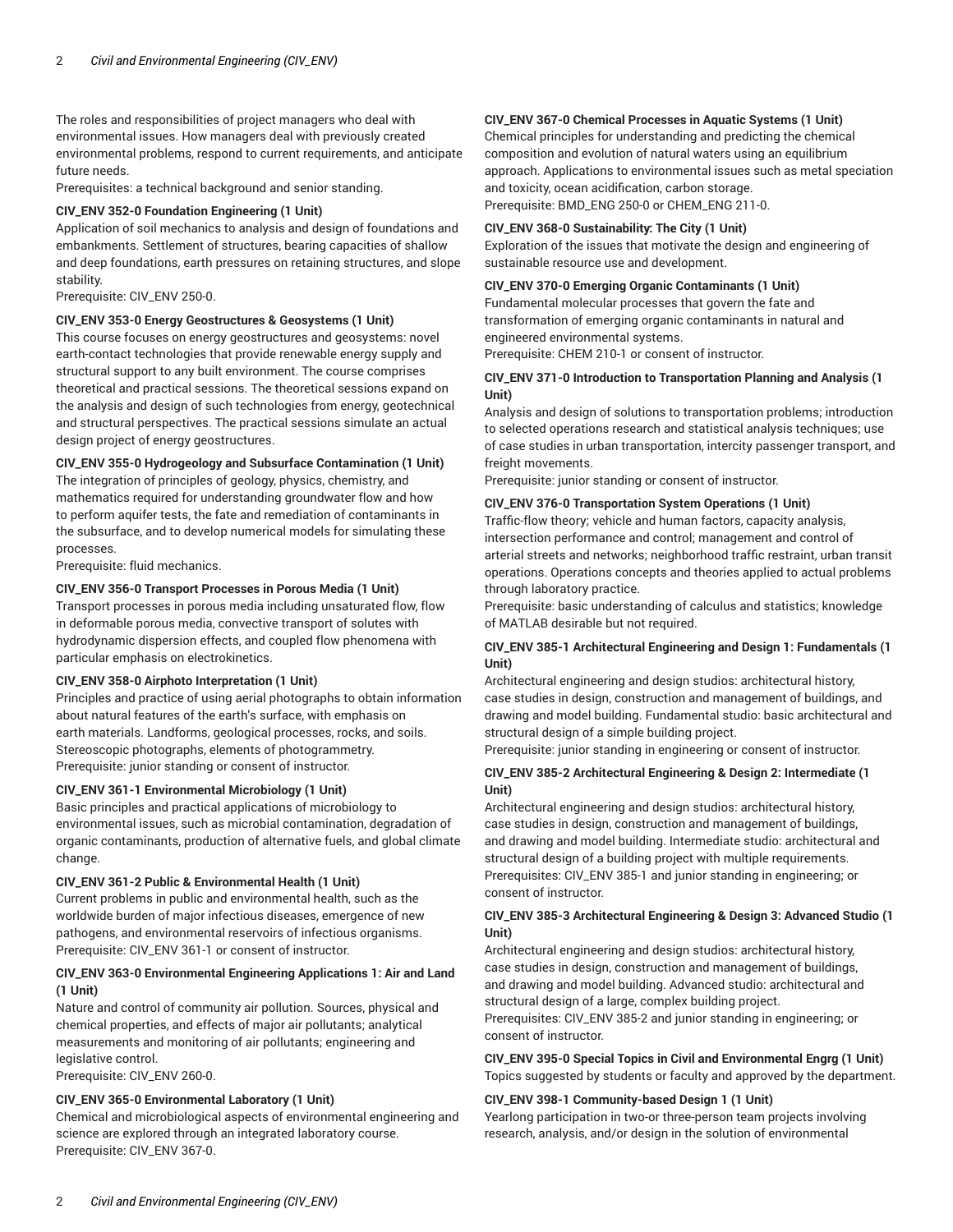problems affecting primarily lower-income communities. Grade assigned only on completion of both units. Prerequisite: consent of instructor.

# **CIV\_ENV 398-2 Community-based Design 2 (1 Unit)**

Yearlong participation in two-or three-person team projects involving research, analysis, and/or design in the solution of environmental problems affecting primarily lower-income communities. Grade assigned only on completion of both units.

Prerequisite: consent of instructor.

# **CIV\_ENV 410-0 Theory of Plates and Shells (1 Unit)**

Derivation of governing equations for plates, cylindrical shells and spherical shells, analytical and numerical methods for the solutions of elastic and inelastic problems, and civil engineering applications.

#### **CIV\_ENV 411-0 Micromechanics 1 (1 Unit)**

Mechanics of microstructures of materials, such as continuum theory of dislocations, inclusions, inhomogeneities, cracks, and composite materials. Unified eigenstrain method employed.

## **CIV\_ENV 413-0 Experimental Solid Mechanics (1 Unit)**

Experimental techniques in measuring stress and strain. Strain gauge, photoelastic, brittle coating, and Moire techniques studies and applied with selected laboratory experiments. CIV\_ENV 413-0 and MECH\_ENG 413-0 are co-listed.

#### **CIV\_ENV 414-1 Mechanics of Composite Materials 1 (1 Unit)**

Introduction to basic concepts: fabrication of composite materials, micromechanics, macro-mechanics of unidirectional lamina, failure theories, mechanics of multidirectional laminate, lamination theory, hydrothermal effects, inter-laminar stresses, stress concentrations, structural design and optimization, and nondestructive evaluation. CIV\_ENV 414-1 and MECH\_ENG 414-1 are co-listed.

#### **CIV\_ENV 414-2 Mechanics of Composite Materials II (1 Unit)**

Introduction to basic concepts: fabrication of composite materials, micromechanics, macro-mechanics of unidirectional lamina, failure theories, mechanics of multidirectional laminate, lamination theory, hydrothermal effects, inter-laminar stresses, stress concentrations, structural design and optimization, and nondestructive evaluation. CIV\_ENV 414-2 and MECH\_ENG 414-2 are co-listed.

#### **CIV\_ENV 415-0 Theory of Elasticity (1 Unit)**

Notions of stress and strain. Basic equations of the linear theory of elastic media. Stress function and displacement potentials. Applications to specific classes of problems such as plane strain, contact stresses, and axisymmetric problems. Stress concentration. Singular states of stress. Dislocations and residual stresses.

## **CIV\_ENV 416-0 Computational Nanodynamics (1 Unit)**

The objective of this course is to learn how to use theoretical and computational modeling tools to simulate dynamic solid mechanics phenomena at small scales. Topics covered include elementary concepts in dynamics, statistical mechanics, molecular interactions, coarse-graining strategies, and application of the molecular dynamics methodology to elasticity, self-assembly, vibrations, fragmentation and fracture problems of relevance to nanoscale, biological and biomolecular systems.

## **CIV\_ENV 417-1 Mechanics of Continua 1 (1 Unit)**

Introduction to mechanics of continuous media. Cartesian tensors; kinematics of deformable media; stress; balance laws; constitutive relations for selected solids and fluids.

# **CIV\_ENV 417-2 Mechanics Continua 2 (1 Unit)**

Kinematics of deformable media, thermodynamics and balance laws of continua, general theory of constitutive equations. Emphasis on

large deformation theories; objective stress and deformation measures with applications in finite strain elasticity. Introduction to nonlinear and inelastic material behavior including applications in plasticity and viscoelasticity.

Prerequisites: CIV\_ENV 417-1 or equivalent.

#### **CIV\_ENV 419-0 Elastic Wave Propagation in Periodic Solids (1 Unit)**

Introduction of elastodynamic wave equations in anisotropic solids, plane longitudinal, transverse, and surface waves, harmonic waves and pulses, energy considerations, reflection, transmission, and mode conversion, scattering and diffraction problems, reciprocity relations, piezoelectric materials, and band engineering using periodic solids and metamaterials. Prerequisites: CIV\_ENV 415-0, MECH\_ENG 363-0 or MECH\_ENG 390-0, or equivalent.

## **CIV\_ENV 420-0 Advanced Structural Analysis (1 Unit)**

Solution of nonlinear equations for structures, shear center and center of twist of open and multicell cross sections, shear stresses in multicell closed cross sections, restrained warping torsion stresses.

#### **CIV\_ENV 421-0 Prestressed Concrete Design (1 Unit)**

Principles of prestressed concrete. Prestressing systems, end anchorage, and loss of prestress. Analysis and design of sections for flexure, shear, bond, bearing, and deflection. Continuous beams, slab, tension, and compression members. Circular prestressing.

# **CIV\_ENV 422-0 Inelastic Analysis of Structures (1 Unit)**

Inelastic analysis of frames, plates, and shells. Plastic behavior and limit analysis theorems. Static and kinematic methods for calculating collapse loads. Yield surfaces for plates and shells, plastic potential flow law, and load capacity. Viscoelastic behavior and rheologic models. Creep of concrete and its effects in structures.

#### **CIV\_ENV 423-0 Matrix Analysis of Structures (1 Unit)**

Use of matrix methods for analysis of articulated structural systems, geometric matrices, stability, analysis of geometrically nonlinear systems, introduction to the finite element method.

# **CIV\_ENV 424-0 Stability of Structures (1 Unit)**

Buckling of perfect and imperfect columns, mathematical treatment of various types of stability problems and stability criteria, dynamic and static instability, and energy methods. Buckling of frames, trusses, and beams. Snap-through, elastic-plastic columns, creep buckling, and basic approach to buckling of two- and three-dimensional bodies.

# **CIV\_ENV 425-0 Behavior of Reinforced Concrete (1 Unit)**

Nonlinear behavior of reinforced concrete structural members. assumptions underlying serviceability criteria, ductility for earthquake design, etc.

## **CIV\_ENV 426-1 Advanced Finite Element Methods 1 (1 Unit)**

Methods for treating material and geometric nonlinearities by finite elements; transient analysis: explicit and implicit time integration, partitioned methods, and stability; hybrid and mixed elements; finite elements for plates and shells; convergence, efficiency, and computer implementation. Co-listed with MECH\_ENG 426-1.

#### **CIV\_ENV 426-2 Advanced Finite Element Methods 2 (1 Unit)**

This course will cover the fundamentals of non-standard finite element formulations such as Moving Least Squares (MLS), Element Free Galerkin (EFG), Reproducing Kernel Particle Method (RKPM), Material Point Method (MPM), Aribitrary Lagrangian Eulerian (ALE) Formulations, and the eXtendended Finite Element Method (XFEM). The course will also provide an in-depth investigation of advanced application of finite element analysis and interfacing user-developed material models with commercial finite element codes (Abaqus/LS-DYNA). Theory and implementation of computational plasticity, nonlinear elasticity,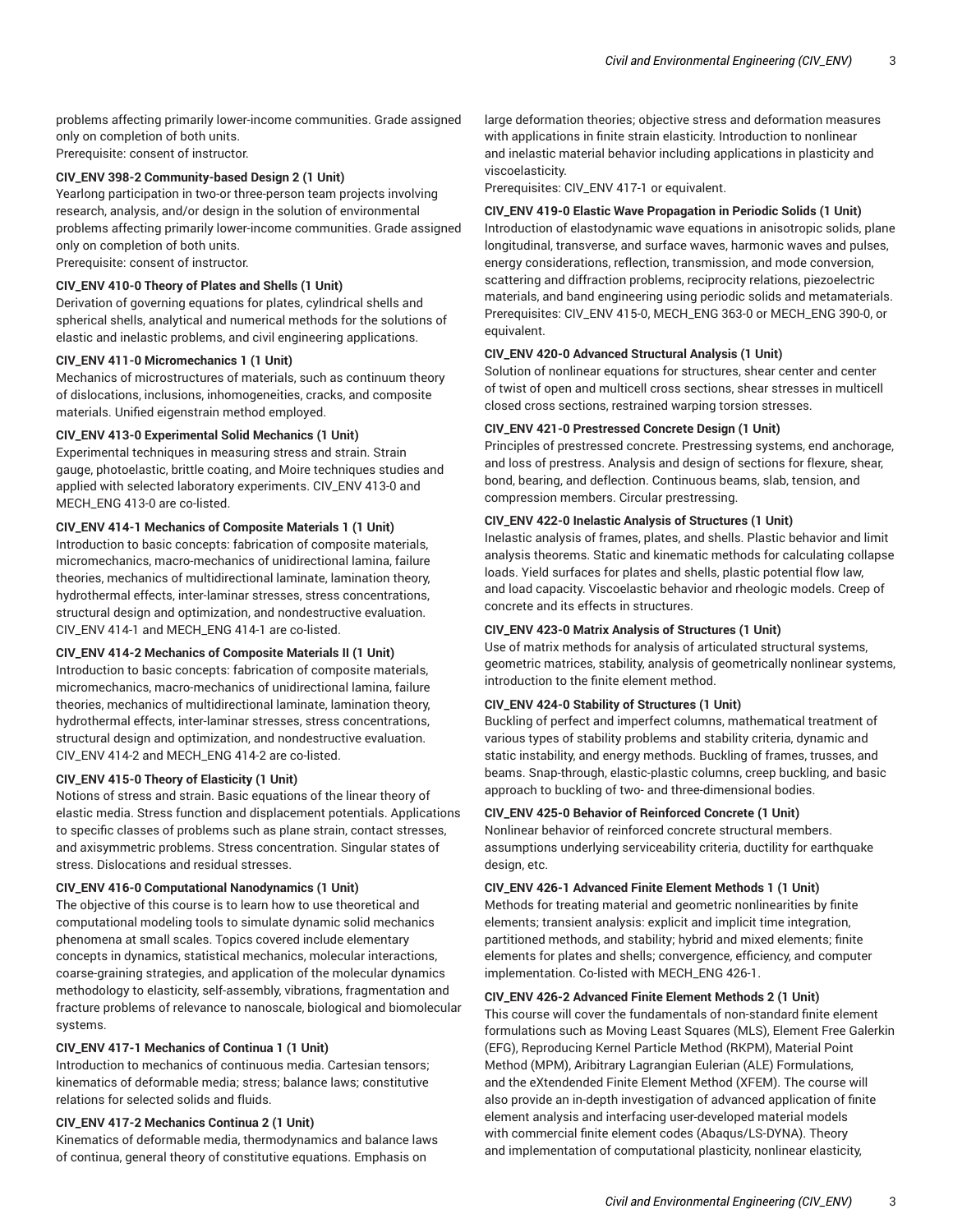pressure-sensitive plasticity, and damage-based plasticity will be discussed. Material classes to be discussed are those commonly found in manufacturing, geomechanical, and biological applications such as ductile metals, soil, and tissue. Co-listed with MECH\_ENG 426-2.

#### **CIV\_ENV 430-0 Quasibrittle Fracture and Scaling (1 Unit)**

Fracture mechanics fundamentals. Concrete, composites, ice, rocks, soils, ceramics. Cohesive crack model. Crack band model. Damage. Localization. Nonlocality. Size effect laws. Statistical aspects. Discrete micro-modeling. Fracture stability. Environmental effects, loading rate and fatigue.

#### **CIV\_ENV 434-0 Total Quality Management (1 Unit)**

How to achieve quality through continuous improvement of processes, customer satisfaction, and creating a team environment; includes data collection and analysis for process improvement.

# **CIV\_ENV 435-0 Cost Engineering and Control (1 Unit)**

Application of cost engineering for construction companies and projects; accounting methods; estimating process and bid preparation; labor cost; earned value analysis; accounting for equipment; cost-control concepts; cash flow management, changes and extras; claims. Prerequisites: PROJ\_MGT 403-0 and PROJ\_MGT 405-0.

#### **CIV\_ENV 436-0 Construction Contracts & Dispute Resolution (1 Unit)**

Contracts as part of the project delivery system. Components of a construction contract. Intended and unintended contract changes. Payment process. Trade union influences. Negotiations. Alternative dispute resolution. Mechanics liens. Risk management through insurance.

Prerequisites: CIV\_ENV 330-0 or permission of instructor.

#### **CIV\_ENV 440-0 Environmental Transport Processes (1 Unit)**

Processes controlling transport and fate of dissolved and suspended substances in natural and engineered environmental systems. Mass balances, hydrodynamic transport, phase and mass transfers; the fate of reactive species in complex environmental systems..

#### **CIV\_ENV 441-0 Chemical Microbial Interactions (1 Unit)**

Applications of classical microbiology and molecular biology methods to study complex microbial communities. Includes a laboratory component. Prerequisites: CIV\_ENV 361-1.

## **CIV\_ENV 442-0 Environmental Biotechnology for Resource Recovery (1 Unit)**

Theory and practice of microbiological processes used for pollution control and resource recovery: kinetics of suspended-growth and fixed-film processes, activated sludge, biofilm processes, nitrogen and phosphorus removal, methanogenesis.

Prerequisites: CIV\_ENV 440-0, CIV\_ENV 361-1.

# **CIV\_ENV 443-0 Microbial Ecology for Resource Recovery (1 Unit)** This course provides students with an overview of microbial ecologythat is, the study of interactions between microorganisms and the environment-and how complex microbial communities are linked function and stability of both engineered and natural systems.

## **CIV\_ENV 444-0 Physical/Chemical Processes in Environmental Control (1 Unit)**

Theory and practice of separations and conversions in water quality and residuals management, coagulation, adsorption, ion exchange, oxidation, sedimentation, flocculation, filtration.

Prerequisites: CIV\_ENV 367-0, CIV\_ENV 440-0 or equivalent.

# **CIV\_ENV 445-0 Environmental Systems Laboratory (1 Unit)**

Use of a variety of experimental methods to probe processes occuring in water treatment operations and complex natural systems. Emphasis on bringing multiple tools to bear in order to evaluate overall system behavior.

#### **CIV\_ENV 446-0 Environmental Analytical Chemistry (1 Unit)**

Theory and the applications of analytical chemistry as applied to complex, multiphase environmental systems. Prerequisites: CIV\_ENV 367-0.

## **CIV\_ENV 447-0 Molecular Microbiology (1 Unit)**

An in-depth look at current molecular methods used to study environmental microbiology. Fundamentals of molecular microbiology, creative and critical analysis of literature through proposal writing and reviewing. Topics focus on polymerase chain reaction and derivatives; DNA sequencing; proteomics & proteogenomics, and metabolomics.

#### **CIV\_ENV 448-0 Computational Chemodynamics (1 Unit)**

An in-depth understanding of the processes that govern the fate of chemicals in the environment by developing computational tools used to quantify the concentrations of contaminants and nutrients. Numerical methods focus on solving: multiphase equilibrium problems, box models, reaction networks and kinetics, the interplay between transport and reaction, partitioning, and trophic relationships.

# **CIV\_ENV 450-1 Soil Mechanics 1 (1 Unit)**

First Quarter: Shear strength of soils. Theory of consolidation. Problems of rate-independent and rate-dependent settlement. Second Quarter: Foundation engineering. Bearing capacity of shallow and deep foundations. Deformation of foundations. Effects of construction on performance. Case studies. Third Quarter: Earth and earth-supported structures. Earth pressures on walls. Design of retaining structures and supported excavations. Effects of construction on performance. Stability of slopes. Design of earth dams and embankments. Case studies.

## **CIV\_ENV 450-2 Soil Mechanics 2 (1 Unit)**

First Quarter: Shear strength of soils. Theory of consolidation. Problems of rate-independent and rate-dependent settlement. Second Quarter: Foundation engineering. Bearing capacity of shallow and deep foundations. Deformation of foundations. Effects of construction on performance. Case studies. Third Quarter: Earth and earth-supported structures. Earth pressures on walls. Design of retaining structures and supported excavations. Effects of construction on performance. Stability of slopes. Design of earth dams and embankments. Case studies.

#### **CIV\_ENV 450-3 Soil Mechanics 3 (1 Unit)**

First Quarter: Shear strength of soils. Theory of consolidation. Problems of rate-independent and rate-dependent settlement. Second Quarter: Foundation engineering. Bearing capacity of shallow and deep foundations. Deformation of foundations. Effects of construction on performance. Case studies. Third Quarter: Earth and earth-supported structures. Earth pressures on walls. Design of retaining structures and supported excavations. Effects of construction on performance. Stability of slopes. Design of earth dams and embankments. Case studies.

#### **CIV\_ENV 451-0 Engineering Properties of Soils (1 Unit)**

Determination and interpretation of engineering properties of soils. Laboratory testing procedures and methods of evaluation and control. Report writing.

# **CIV\_ENV 452-0 Unsaturated Soil Mechanics (1 Unit)**

Principles of the hydraulics and mechanics of natural and engineered soils characterized by unsaturated conditions.

#### **CIV\_ENV 453-0 Rock Mechanics (1 Unit)**

Engineering properties and behavior of rock masses. Shear strength of rock, in situ and laboratory tests of strength, rock fracture, threedimensional geometry of joint systems, stability of rock masses, in situ stress determination, and deformability of rock masses.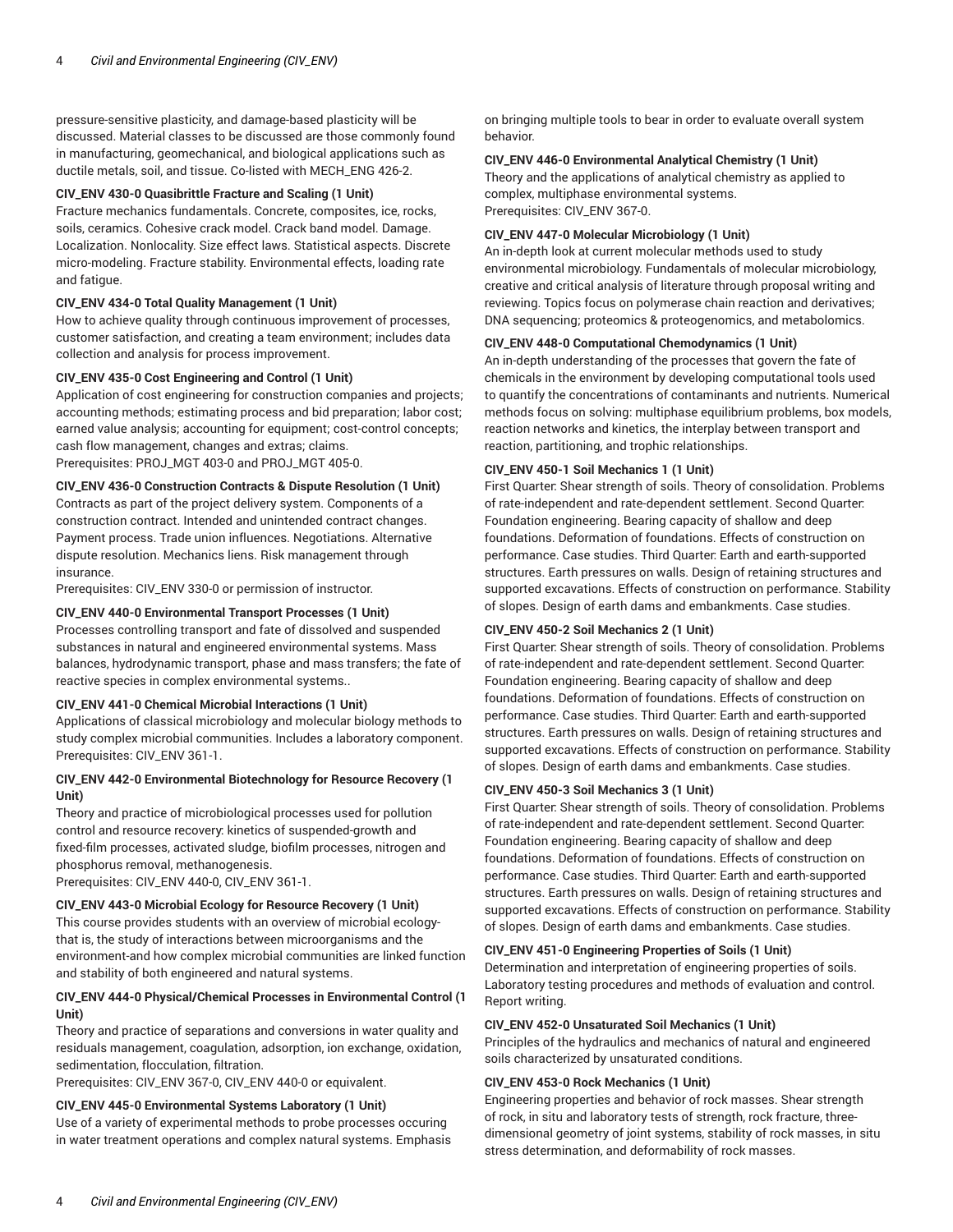# **CIV\_ENV 454-0 Constitutive Models for Soils (1 Unit)**

Numerical models of effective and total stress-strain response of soils; non-linear pseudo-elastic, elasto-plastic and bounding surface models; parameter identification and applications.

Prerequisites: CIV\_ENV 450-1 or permission of instructor.

## **CIV\_ENV 455-0 Plasticity and Limit Analysis (1 Unit)**

Fundamental theory of and computational tools for plasticity, including the concepts of yielding and plastic flow in materials and, by extension, the concepts of limit (collapse) loads and collapse mechanisms in boundary value problems.

#### **CIV\_ENV 456-0 Computational Geotechnics (1 Unit)**

Fundamentals of the finite element method for geotechnical analysis. This course provides an essential skillset to those entering the practice of geotechnical engineering, and builds a foundation for future study and inquiry to those who are engaged primarily in research.

# **CIV\_ENV 457-0 Environmental Geotechnics (1 Unit)**

Site characterization, geotechnical aspects of waste containment, and remediation. Geological setting and the heterogeneous nature of soils. Design, testing, and quality control for geosynthetics.

# **CIV\_ENV 458-0 Soil Dynamics (1 Unit)**

Dynamics of soils and soil-foundation systems; nuclear weapon effects, earthquake response, vibrations of machine foundations, reactions due to impact equipment, industrial noise and blast effects, fatigue concepts, wave propagation and attenuation, blast-resistant construction, and linear and nonlinear systems.

#### **CIV\_ENV 461-0 Soil Science for Environmental Engineering (1 Unit)**

Fundamental properties and behavior of soil systems, with emphasis on soil physics, soil chemistry, and soil microbiological and biochemical reactions applied to contiminant transport and fate. Includes laboratory experience with soil.

#### **CIV\_ENV 467-0 Advanced Environmental Chemistry (1 Unit)**

Principles and applications needed to develop advanced problem-solving techniques in environmental chemistry. Major topics include applied thermodynamics, environmental organic chemistry, and problem solving for acid/base, complexation, precipitation/dissolution, and redox.

#### **CIV\_ENV 468-0 Metals in the Environment (1 Unit)**

A course on concepts, fundamentals, and tools used for studying the fate of metals in the environment. The emphasis is placed on the processes that control and regulate the chemical speciation of metals in aquatic environments and inform about their interactions with biological species.

## **CIV\_ENV 471-1 Transportation Systems Analysis 1 (1 Unit)**

Applications of optimization methods to analysis, design, and operation of transportation and logistics networks. Network equilibrium; flow prediction in congested multicommodity networks; vehicle routing and fleet management; dynamic and stochastic transportation network modeling.

Prerequisites: IEMS 310-0 or equivalent background.

#### **CIV\_ENV 471-2 Transportation Systems Analysis 2 (1 Unit)**

Applications of optimization methods to analysis, design, and operation of transportation and logistics networks. Network equilibrium; flow prediction in congested multicommodity networks; vehicle routing and fleet management; dynamic and stochastic transportation network modeling.

Prerequisites: IEMS 310-0 or equivalent background.

**CIV\_ENV 472-1 Transportation System Operations and Control 1: Urban Networks (1 Unit)** 

Concepts and advanced methodologies for the design of control strategies for transportation systems operations, focusing on urban traffic networks.

# **CIV\_ENV 472-2 Transportation System Operations and Control 2: Scheduled Modes and Real-Time (1 Unit)**

Concepts and advanced methodologies for the design of service networks, operating plans and control strategies for scheduled transportation modes and real-time services.

# **CIV\_ENV 473-0 Survey methods, data and analysis (1 Unit)**

Theories and techniques of sampling for surveys; methods and modes of survey implementation; types of information collected through different questionnaires; and design of stated preference experiments for discrete choice modeling.

## **CIV\_ENV 479-0 Transp Systems Planning & Management (1 Unit)**

Functional and structural description of transportation systems; characteristics of major US transportation modes; transportation analysis, planning, problem-solving, and decision-making methods illustrated through urban, freight, and intercity case studies.

# **CIV\_ENV 480-1 Travel Demand Analysis & Forecasting 1 (1 Unit)**

Introduction and application of statistical, econometric, and marketing research techniques to study and forecast travel behavior. First Quarter: Introduction to theory, analysis, and model development. Second Quarter: Advanced theory, disaggregate choice models, and prediction methods.

## **CIV\_ENV 480-2 Advances in Travel Demand Analysis and Forecasting (1 Unit)**

This course addresses developments in the econometric and behavioral aspects of demand analysis and forecasting, supply-demand interaction in transport systems, and dynamics models.

## **CIV\_ENV 482-0 Evaluation and Decision Making for Infrastructure Systems (1 Unit)**

Theories and methods of evaluation and choice from alternatives for transportation and other infrastructure projects and systems. Economic, quantitative, and judgmental methods for both a priori and before-andafter evaluation. Measurement, modeling, analysis, and presentation problems.

Prerequisites: CIV\_ENV 306-0.

#### **CIV\_ENV 483-0 Infrastructure Systems Analysis (1 Unit)**

Quantitative techniques for developing prescriptive models that can be used to support efficient planning and management of civil infrastructure systems.

#### **CIV\_ENV 484-0 Advanced Theories of Traffic Flow (1 Unit)**

This course is concerned with the behavior of vehicular and multimodal traffic as a complex system. It seeks to convey a conceptual understanding of traffic processes through the development of mathematical models of these processes.

#### **CIV\_ENV 495-0 Selected Topics in Civil Engineering (1 Unit)** Special topics under faculty direction.

#### **CIV\_ENV 497-0 Special Topics in Civil Engineering (0.5 Unit)**

Topics selected from work of current interest in civil or environmental engineering.

# **CIV\_ENV 499-0 Projects (1-3 Units)**

Special projects under faculty direction. Permission of instructor and department required.

# **CIV\_ENV 503-0 Materials & Methods in Construction (0 Unit)**

**CIV\_ENV 504-0 Structural System Capstone Pre-design Seminar (0 Unit)**